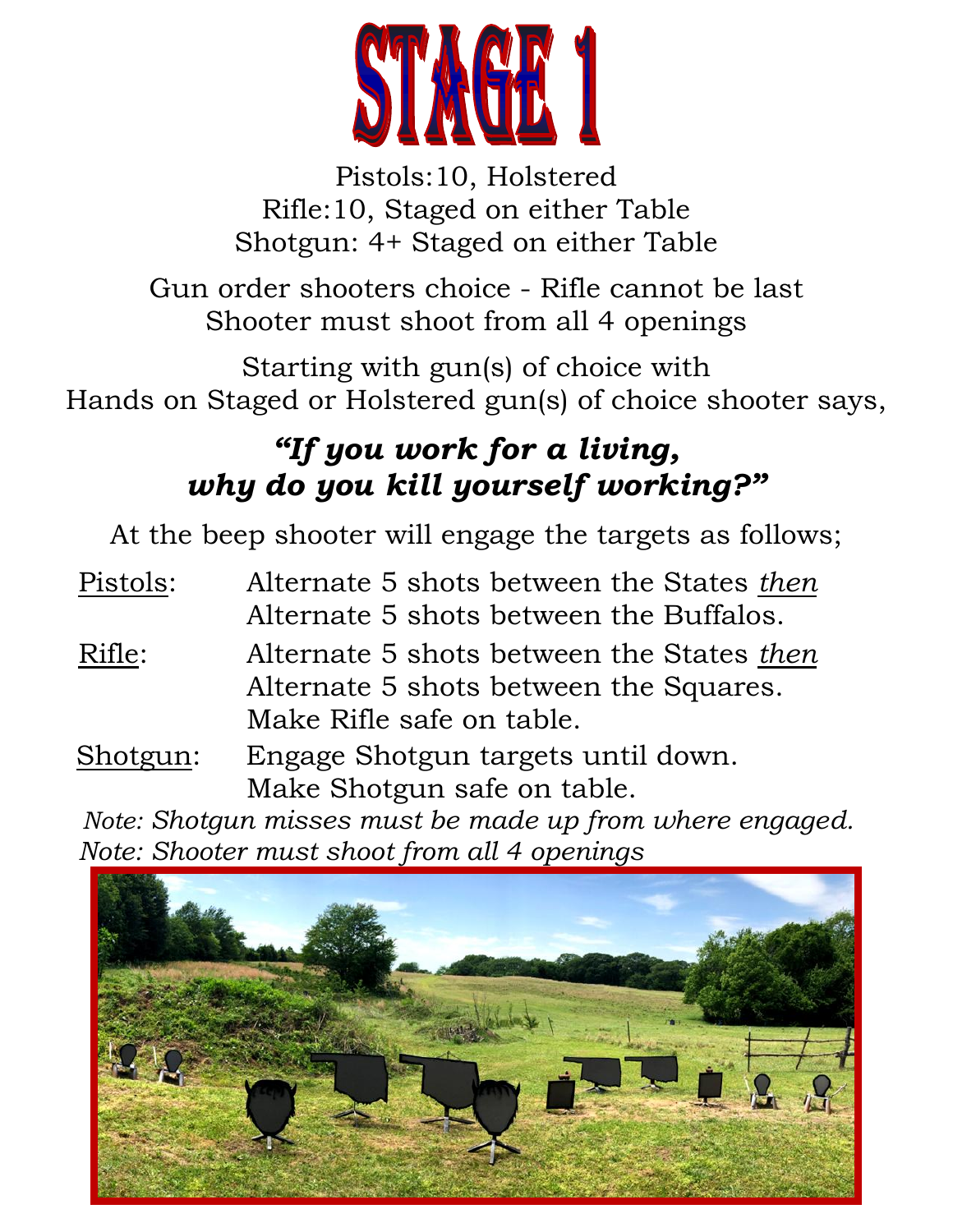

Pistols:10, Holstered /Rifle:10, on Table/Shotgun:2+ on Table

Gun order shooters choice - Rifle cannot be last Starting at gun(s) of choice with Thumbs on Belt shooter says,

## *"Such ingratitude, after all the times I saved your life!"*

| At the beep shooter will engage the targets as follows; |                                                                                               |  |
|---------------------------------------------------------|-----------------------------------------------------------------------------------------------|--|
| Pistols:                                                | Engage targets in a 2 - 3 - 5 Sweep<br>starting on either end.                                |  |
| Rifle:                                                  | Engage targets in a $2 - 3 - 5$ Sweep<br>starting on either end.<br>Make Rifle safe on table. |  |
| Shotgun:                                                | Engage Shotgun targets until down.<br>Make Shotgun safe on table.                             |  |

*Note: This is a Stand & Deliver Stage*

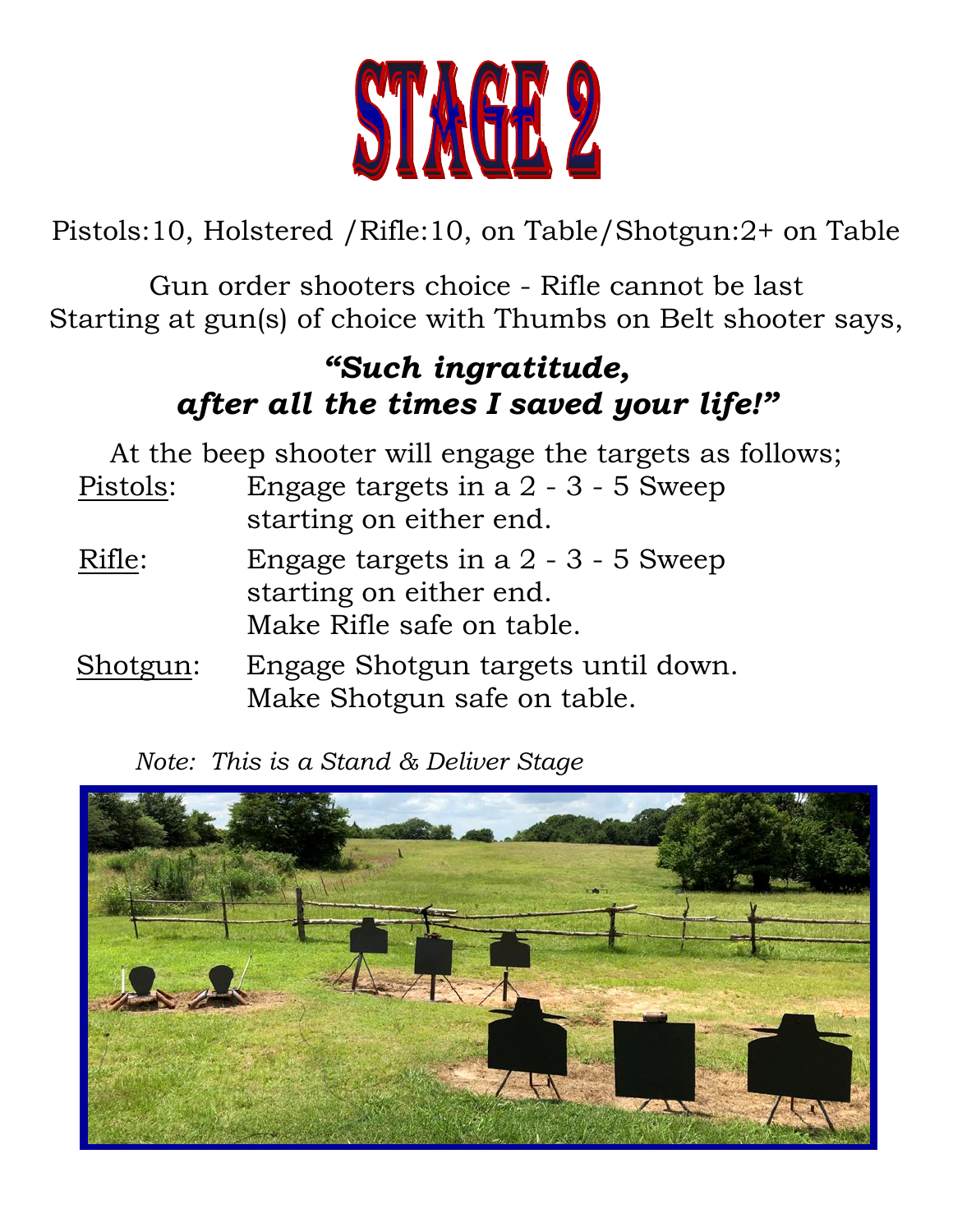

Shotgun:4+, Right Table/Rifle:10, Left Table/Pistols:10, Holstered

Gun Order is Shotgun ~ Rifle ~ Pistols

Starting with at least one foot behind the Shotgun Table at Low Surrender shooter says

### *"Every gun makes its own tune!"*

At the beep shooter will engage the Shotgun targets until down. Make Shotgun safe on either table. Move to Left Table and shoot the Rifle targets as follows; Shoot the top two targets with 1 shot each and the bottom two targets with 4 shots each. This is a Round Count. Make Rifle safe. Move left past the Milk Can and shoot the Pistol targets the same as Rifle instructions.

 *Note: This is a Round Count Stage* 

*Note: At least some part of one boot must be PAST Milk Can when shooting Pistols*

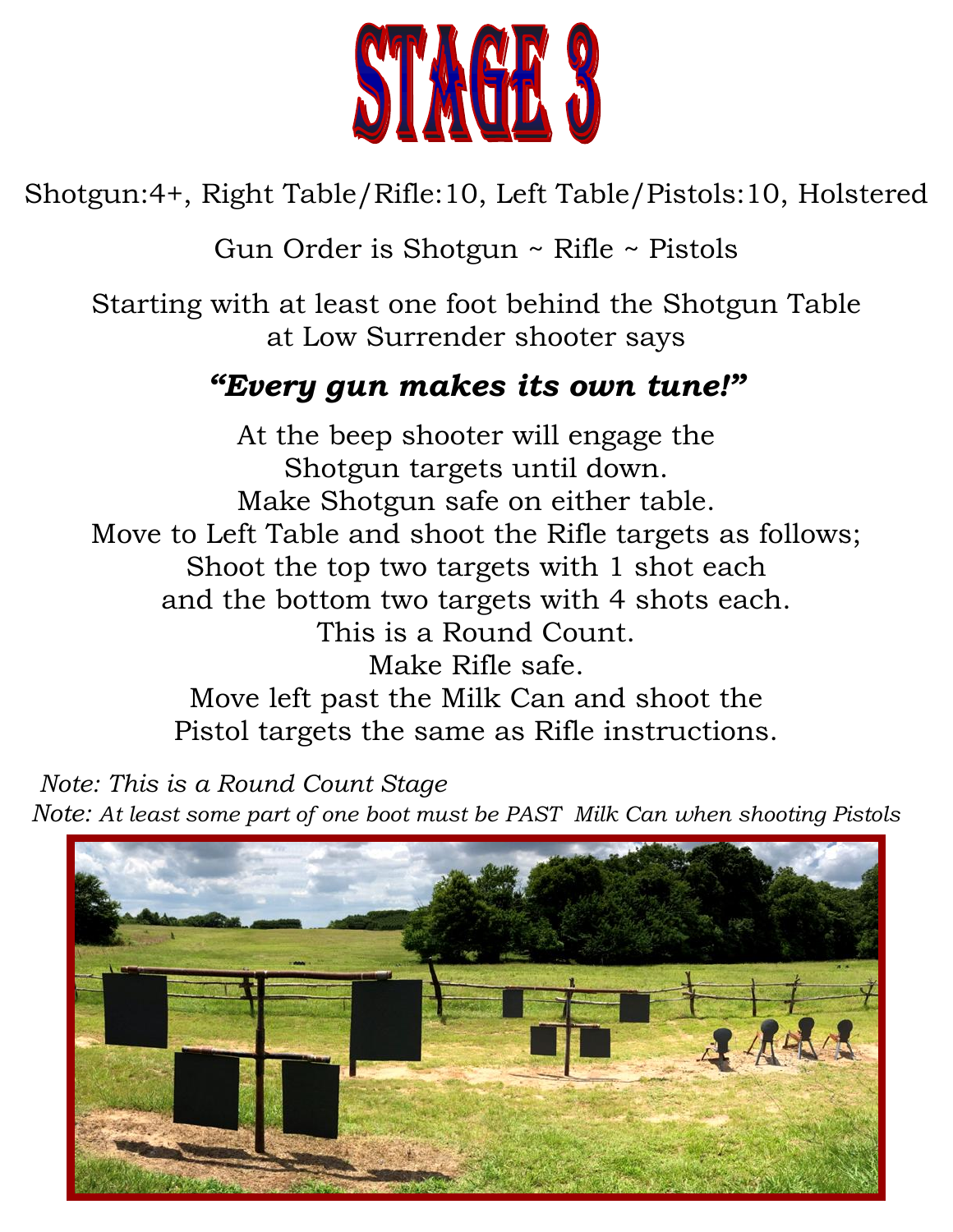

Rifle:10, Left Table/ Pistols:10, Holstered/Shotgun:4+ Right Table

Gun Order is Rifle ~ Pistols ~ Shotgun

Starting at the left Table with hands on Staged Rifle shooter says,

### *"Don't die until later!"*

At the beep shooter will engage the Rifle targets in a Reverse Naildriver Sweep starting the first sweep on either end ex: (1 on 2/1 on 1/1 on 2/1 on 3/2 on 1 /2 on 2/2 on 3) Make Rifle safe on either table. Move left past the post and shoot the Pistol targets the same as Rifle instructions. Knock down Shotgun targets. Make Shotgun safe

 *Note: Shooter must be on the left side of the post when shooting Pistols Note: The Double tap sweep must start on the same end as the single tap sweep*

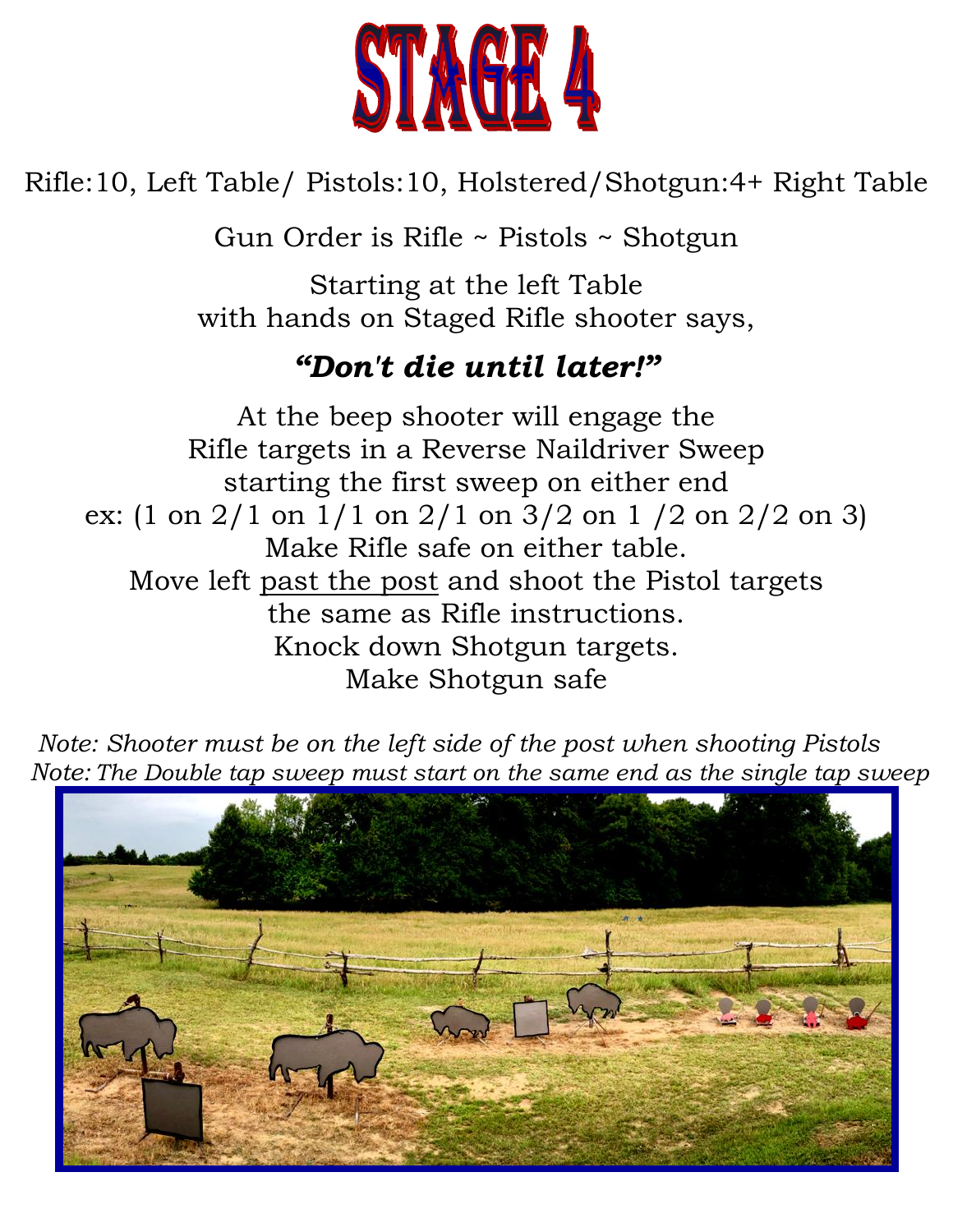

Pistols:10, Holstered/Rifle:10, Left Window/Shotgun:4+ Right Window

Gun order is Pistols ~ Rifle ~ Shotgun

Starting in the left Doorway with Hand on Doorway shooter says,

### *"When you have to shoot, shoot! Don't talk!"*

At the beep shooter will Double Tap all 5 targets in any order. Move to left window and shoot the Rifle targets the same as the Pistol instructions. Make Rifle safe. Retrieve Shotgun and knock down the Shotgun targets. Make Shotgun safe.

 *Note: Pistols must be shot from the Doorway*